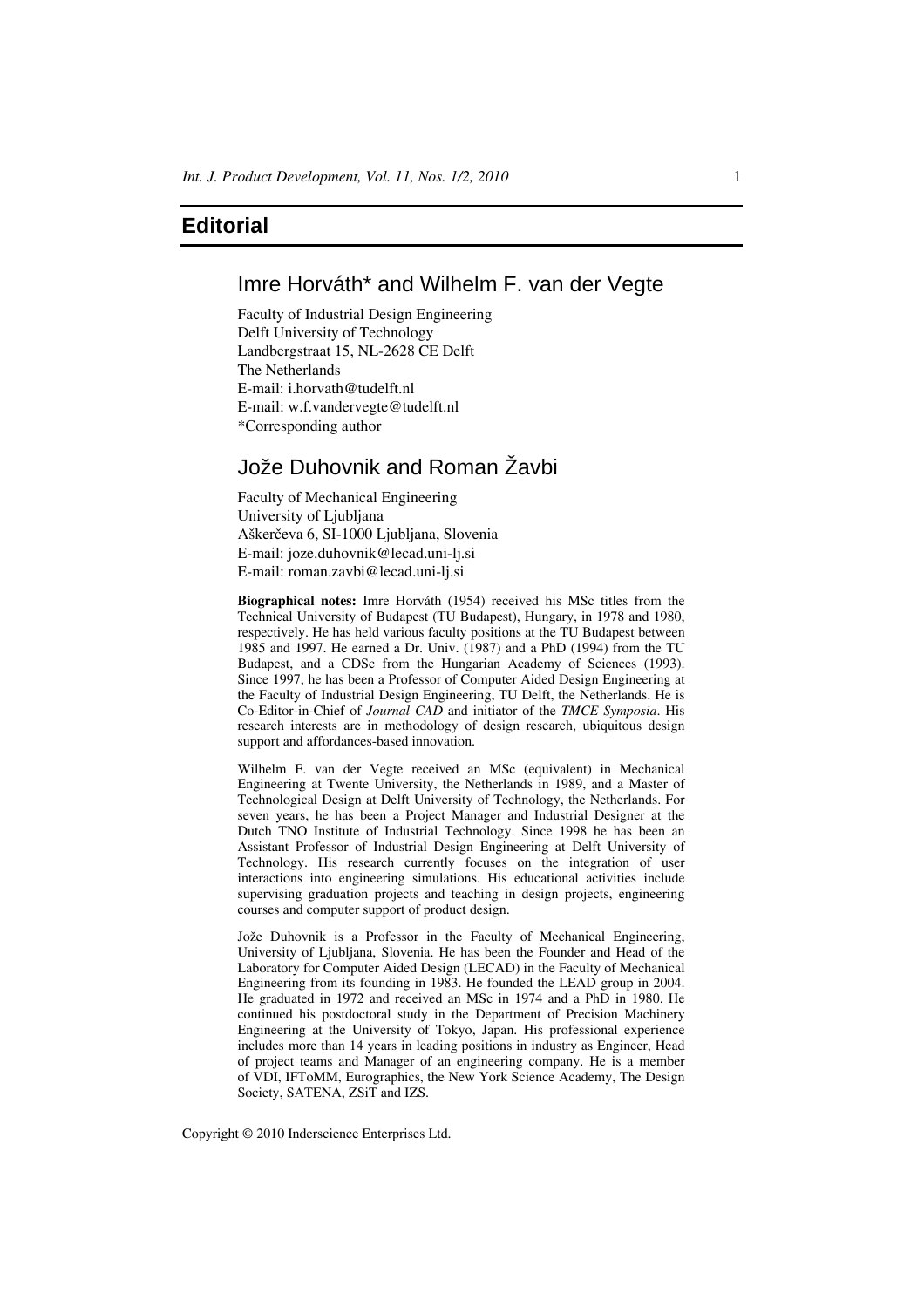## 2 *I. Horváth, W.F. van der Vegte, J. Duhovnik and R. Žavbi*

Dr. Roman Žavbi received his university diploma and MSc and PhD degrees in Mechanical Engineering Design from the Faculty of Mechanical Engineering, University of Ljubljana, Slovenia in 1989, 1992 and 1998, respectively. His main research interests are conceptual design (*e.g*., synthesis of elementary product concepts using chaining of natural laws with complementary basic schemata, function/structure sharing, prescriptive design models) and virtual product development teams (*e.g*., formation and application of the teams in combined academic-industrial projects). He is involved in consultancy related to new product development and product upgrade, engineering design of drive units, and analysis of malfunctioning drive units. He is a member of The Design Society and the Slovenian Artificial Intelligence Society (SLAIS).

Some 40 years ago, design support was no more than using premature digital systems for two-dimensional drawings on vector graphics-based screens, and making numerical calculations on oversimplified models for physical and structural analyses. About 30 years ago, researchers brought up several new concepts and prototype tools for solid modelling, feature-based modelling, assembly modelling and manufacturing process planning. Roughly 20 years ago, new ideas were again placed in the limelight, such as web-based collaboration, multiphysics-based simulation, knowledge ontologies and virtual reality. In our time, designing for human experiences, ambient intelligence, ubiquitous computing and bio/nano Computer-Aided Design (CAD) are among the most important keywords of researchers working in this field. But people are already thinking about the digital design offices of the near future, which may support volumetric airborne visualisation, real-life simulation of the behaviour of artefacts, and testing of the interaction of users with artefacts in virtual environments.

The above developments give an indisputable indication that the boundaries of design support are continuously stretching and that this process will probably not cease in the near future. This can be explained as a consequence of the emerging technological opportunities and growing demands of designers and practical applications. Practically all developments in the field of design support have cast light on the importance of virtual product representations. Not only the variety, but also the quality of virtual models and processes is still increasing and, with various multisensational augmentations, they are increasingly approaching the 'look and feel' of their physical counterparts. In fact, physical model making is being pushed back to the very end of the product development processes, where it cannot be avoided. On the other hand, augmentation has become a critical issue in association with both virtual and physical artefact representations. Contrary to the impressive advancements, some key issues, such as handling semantics and complexity, managing heterogeneity and interoperability, human interfaces and experiences, and enabling creativity and systematisation, are still far from being solved and need further intense research.

This special issue presents a selection of articles that reflects the current efforts towards the development of advanced design support techniques, methods and processes. These articles are based on the papers that were originally presented at the *Sixth International Tools and Methods of Competitive Engineering Symposium* in Ljubljana, Slovenia. Many authors were asked to extensively extend their papers. Their revised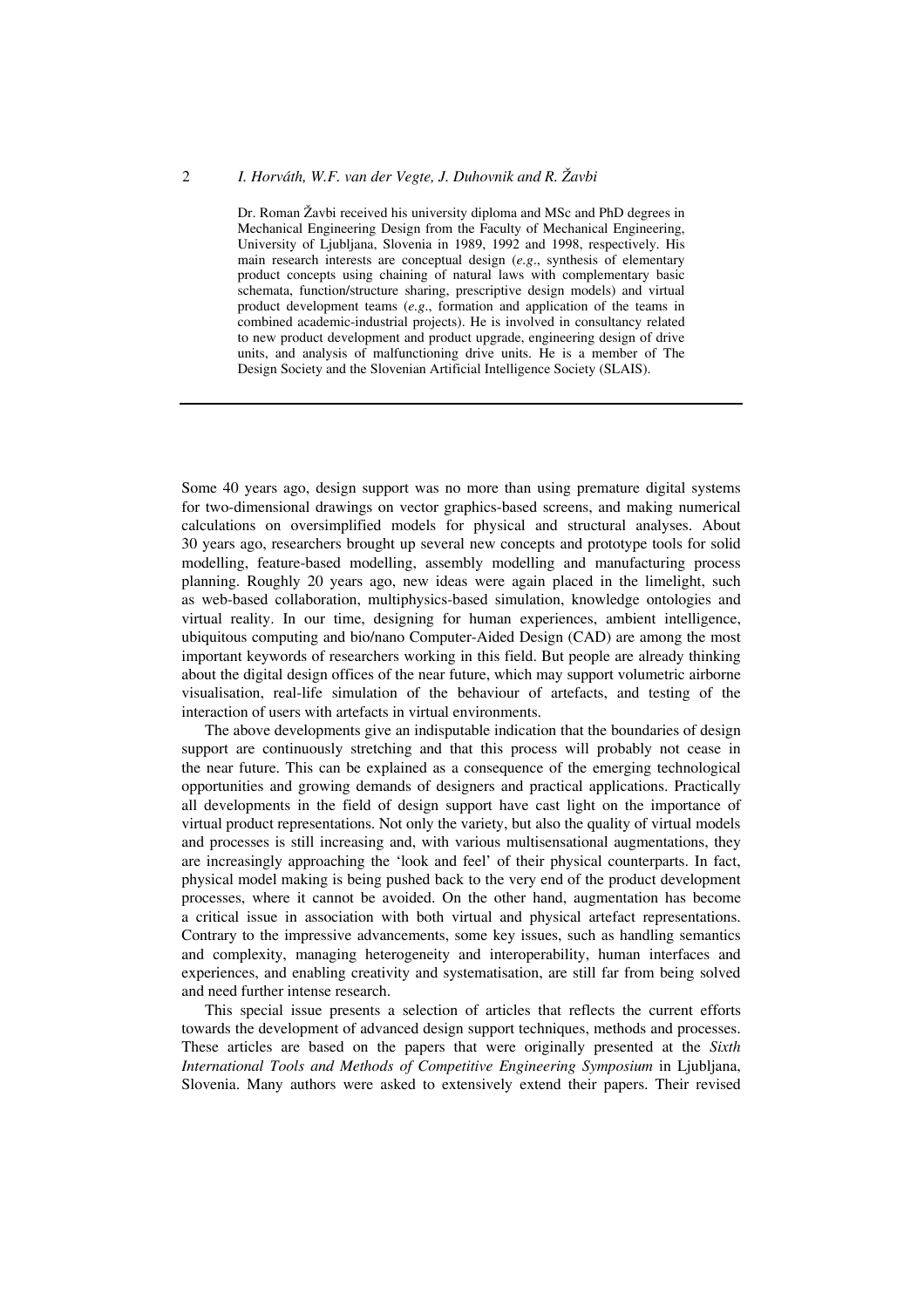## *Editorial* 3

manuscripts were put through a multistep reviewing and revising process, and finally seven articles were accepted for this special issue. Each of these articles offers some sort of scientific or technological novelty which stretches the boundaries of current design support. We arranged the articles according to the stages of the product development process they address, from conceptualisation and embodiment through engineering to manufacturing preparation and manufacturing.

The first contribution by Opiyo and Horváth, entitled 'Towards an interactive spatial product visualisation: a comparative analysis of prevailing 3D visualisation paradigms', gives an overview of the state of the art in 3D visualisation. They based their survey on a novel classification of visualisation technologies. They focused their investigation on technologies and systems that are capable of purveying the illusion of 3D volumes occupying space, namely, pseudovolumetric displays, aerial projection displays and truly volumetric displays. The authors assessed the strengths and weaknesses of each technology based on a set of desirable features (requirements) that they identified. It turned out that, for the intended target application in interactive product visualisation, the above three technologies could fulfil just a limited subset of the identified requirements, with truly volumetric displays showing the best prospects for future developments.

In their article 'A CAD system based on haptic modelling for conceptual design', Bordegoni and Cugini present an innovative system for the interactive generation of complex curved surfaces. The hardware of this system features 6-degrees-of-freedom hand tools with haptic feedback. The design of the tools has been adapted to resemble craftsmen's tools such as rakes, and thus provide designers with an intuitive means to sculpt 3D surfaces. The main functions of the software are to shape tessellations based on the designer's input, and to calculate the force feedback that is perceived as natural. Both are based on algorithms simulating the behaviour of clay being scraped. One of the main challenges for the researchers was dealing with the high frequencies at which feedback had to be calculated. A prototype system was built and positively evaluated by an expert designer. One of the recommendations for future work is to replace the 2D monitor, which gives feedback to the designer of the evolving shape, with a stereoscopic visualisation system.

Interactive Augmented Prototyping (IAP) of layout configurations is the topic of the third article by Colombo *et al.*, entitled 'Integration of virtual reality and haptics to carry out ergonomics tests on virtual control boards'. They present a system that allows designers and ergonomists to investigate the usability of control panels with different configurations of knobs, buttons and sliders. As specific IAP enablers, the authors combined a haptic interface, a head-mounted, see-through stereoscopic display combined with a wide-screen projection, and an optical tracking system. For this particular application, the haptic interface has been tailored to produce force feedback that is characteristic for the above controls, which is the novelty of the experimental system. The article also elaborates on the procedure to perform interactive simulations with human subjects. Their tests confirmed the feasibility of the proposed combination of enablers for the intended system, but they also revealed the shortcomings of the visualisation hardware/software and the tracking system, which have to be addressed in future work.

IAP represents a combination of physical and virtual prototyping technologies. It bridges the gap between these two and at the same time offers additional advantages such as better perceivable context, scale and proportions. In the fourth article, entitled 'The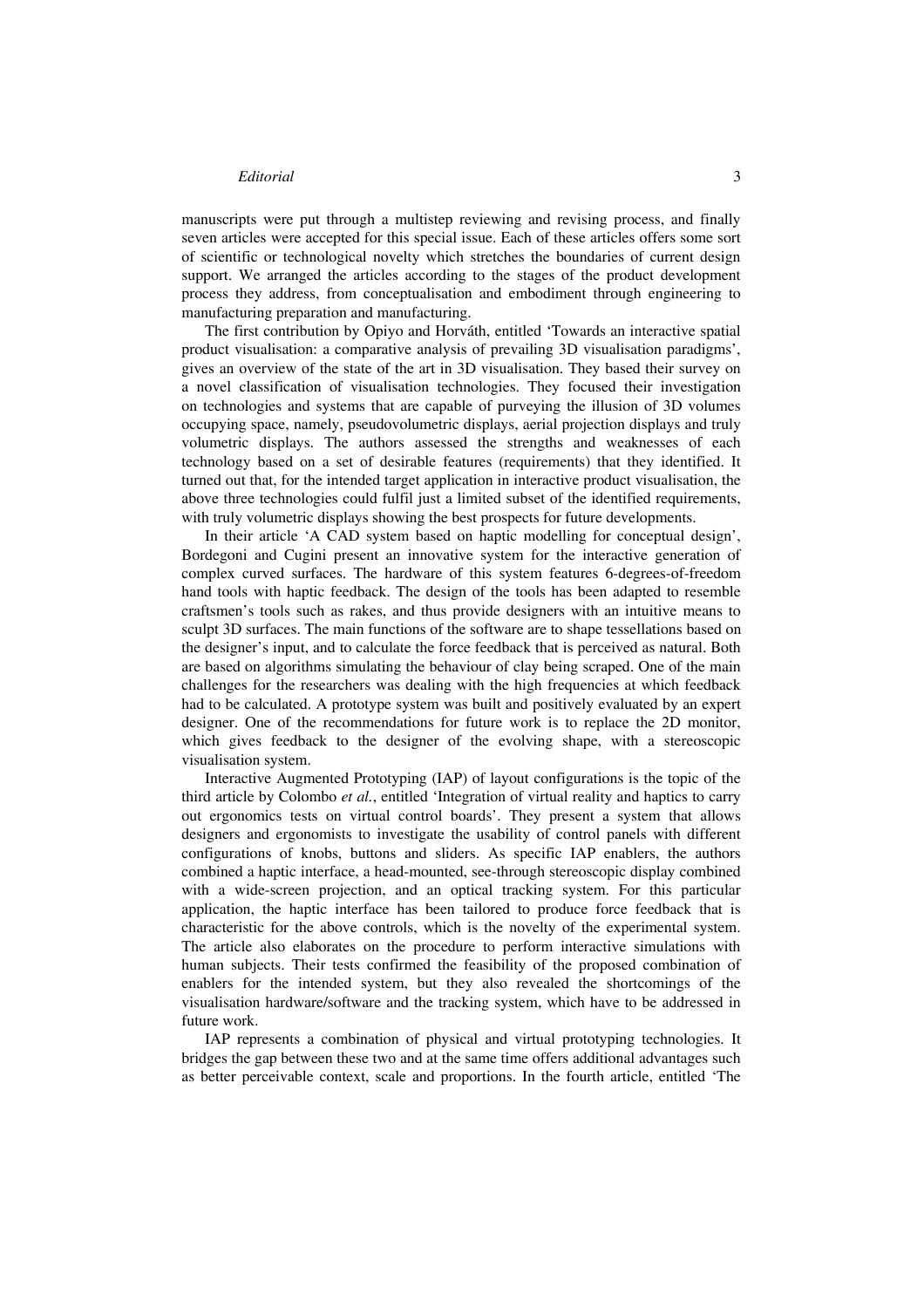## 4 *I. Horváth, W.F. van der Vegte, J. Duhovnik and R. Žavbi*

enablers for interactive augmented prototyping', Verlinden and Horváth started with an overview of 'IAP enablers', *i.e.*, technologies that could be combined to accomplish IAP: sensor technologies for input, physical model fabrication technologies and output display technologies. They found that current IAP systems mostly focus on visualisation and painting, neglecting application areas such as behavioural simulation and layout configuration. They analysed existing combinations that had been realised as IAP systems to power realistic design scenarios. In addition, they investigated the application potential of some suitable combinations of IAP enablers in different domains of design. The authors encountered difficulties in benchmarking the performance of IAP systems against other prototyping approaches. They suggest that this issue needs closer attention in future research.

The next contribution shifts the focus to engineering aspects. The article by Schnack *et al*., entitled 'Computational failure analysis, identification and optimisation in virtual design: accomplishments and research directions', offers insight into the state of the art in the virtual design and engineering of products featuring advanced composite materials. The authors endorse a hierarchical approach to modelling, finite elements-based simulation, and optimisation to identify, quantify and resolve mechanical problems concerning fatigue, fracture, elastic and plastic deformation, and natural frequencies of vibration. The proposed hierarchy runs from nano-level up to macro-level, addressing mechanical behaviour from the molecular arrangements and chemical composition during fabrication up to the level of a whole part and its geometry. The article also presents the mathematical fundamentals of the various theories. Practical application is demonstrated based on simple geometries and standard benchmarking problems. However, the performance of the proposed approaches in the case of complex parts and systems, such as the humanoid robot the authors are developing in a related project, remain for future studies.

The last two articles focus on the application of virtual engineering to product manufacturing, in particular to telemanufacturing and cellular manufacturing respectively. The first one is 'An implementation of resource-negotiating agents in telemanufacturing' by Van Zyl *et al*. The end users of telemanufacturing systems can send CAD files directly to a remote layered-manufacturing or rapid-prototyping machine, and order parts as specified in those files. These users can be designers in need of prototypes, maintenance firms ordering spare parts, or even consumers ordering complete products from catalogues. In the case of multiple suppliers (Distributed Manufacturing Resources or DMRs) from which the user has to select the one with the best offer, telemanufacturing involves e-commerce processes. The authors propose an automated agent-based system for negotiating with DMRs to replace the extensive human interactions currently needed for these e-commerce processes. An important issue in the realisation of such a system, one that exchanges information with mutually competing DMRs, is to keep negotiations in a secure environment. Though the authors showed the feasibility and applicability of their proposal in a test-bed environment, they also identified several issues, such as the standardisation of agent platforms, for further research.

The final contribution, by Harris and Fraser, is entitled 'Towards virtual manufacturing: an implementation framework from feasibility to product development'. Virtual manufacturing involves the modelling and careful consideration of manufacturing processes with the objective to predict potential problems and inefficiencies before real manufacturing occurs. This article concentrates on Cellular Manufacturing (CM). Despite